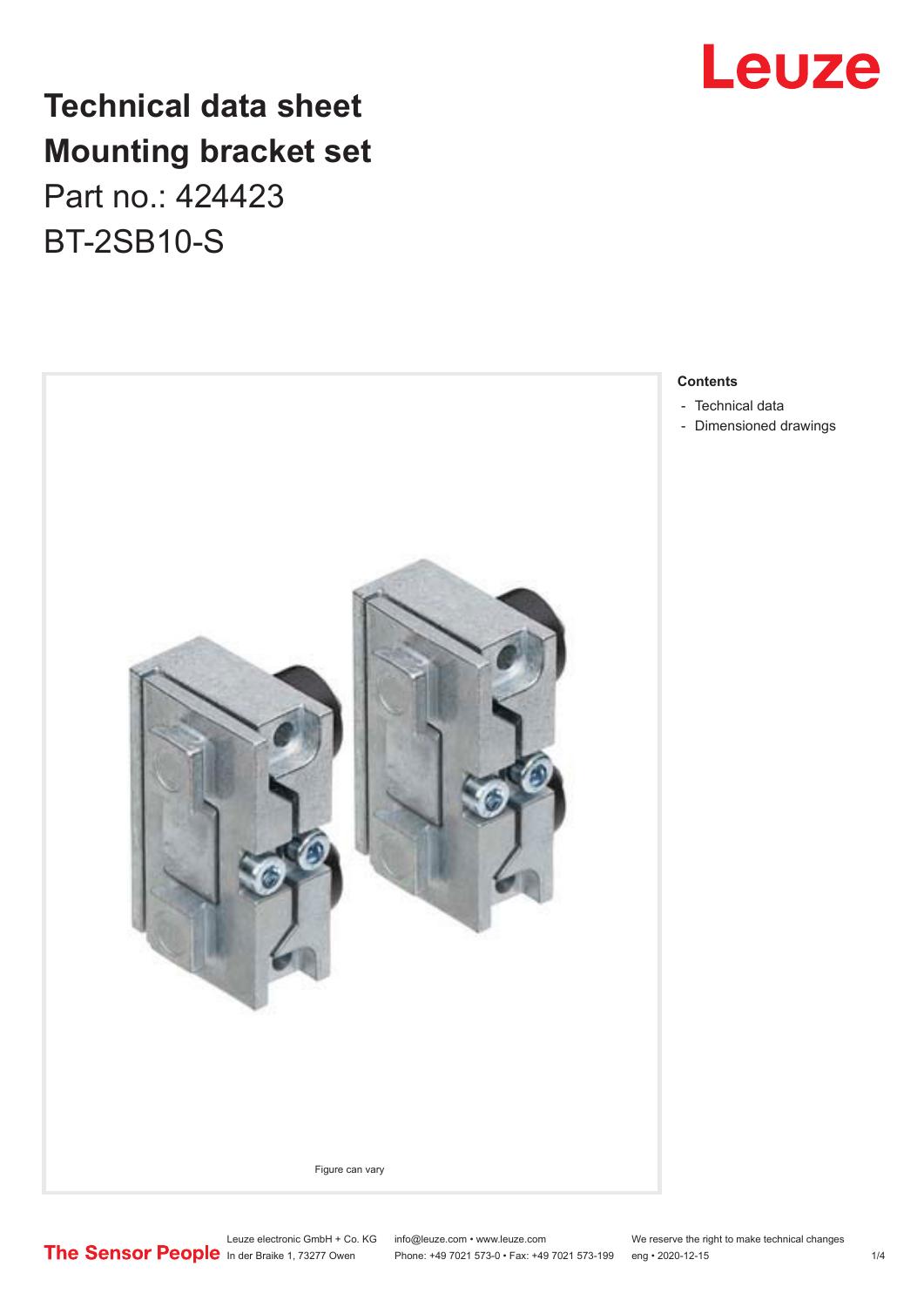### <span id="page-1-0"></span>**Technical data**

# Leuze

#### **Basic data**

| <b>Contains</b> | 2x BT-SB10-S                                                   |
|-----------------|----------------------------------------------------------------|
| Suitable for    | CML700i light curtains                                         |
|                 | CSL 710 light curtains                                         |
|                 | Especially for devices with large protec-<br>tive field height |
|                 | MLC 500, MLC 300 safety light curtains                         |
|                 | MLD 500, MLD 300 multiple light beam<br>safety devices         |
|                 | Single light beam safety devices<br><b>MLD500</b>              |
|                 |                                                                |

#### **Classification**

| <b>Customs tariff number</b> | 79070000 |
|------------------------------|----------|
| eCl@ss 5.1.4                 | 27279202 |
| eCl@ss 8.0                   | 27279202 |
| eCl@ss 9.0                   | 27273701 |
| eCl@ss 10.0                  | 27273701 |
| eCl@ss 11.0                  | 27273701 |
| <b>ETIM 5.0</b>              | EC002498 |
| <b>ETIM 6.0</b>              | EC003015 |
| <b>ETIM 7.0</b>              | EC003015 |

#### **Mechanical data**

| Design of mounting device       | Mounting clamp                  |
|---------------------------------|---------------------------------|
| Type of fastening, at system    | Through-hole mounting           |
| Type of fastening, at device    | Clampable                       |
|                                 | On the lateral C-groove         |
| Type of mounting device         | Swiveling with vibration damper |
| Swivel range                    | $-88$                           |
| <b>Mounting device material</b> | Metal                           |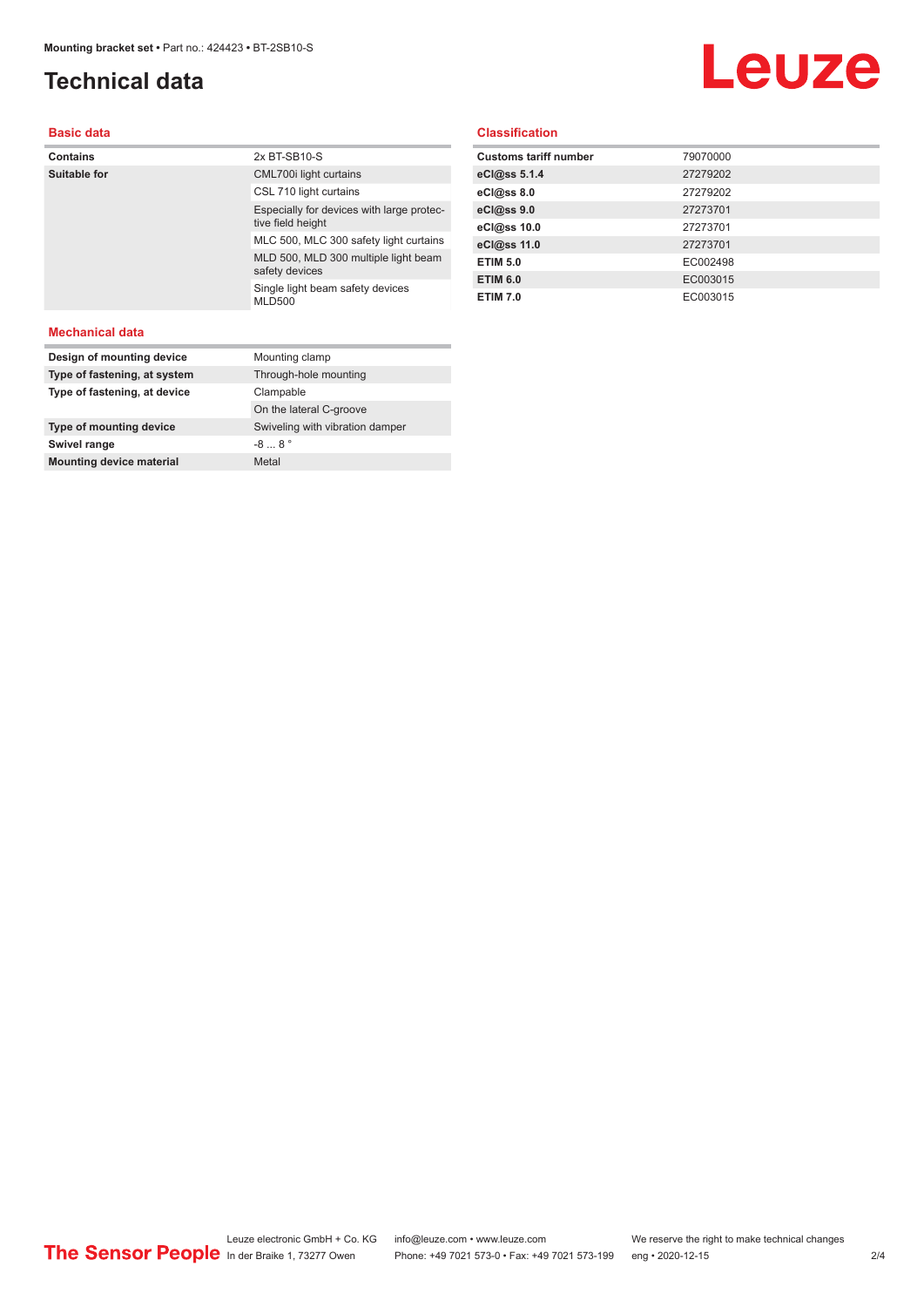<span id="page-2-0"></span>**Mounting bracket set •** Part no.: 424423 **•** BT-2SB10-S

## **Dimensioned drawings**

All dimensions in millimeters

**Leuze**